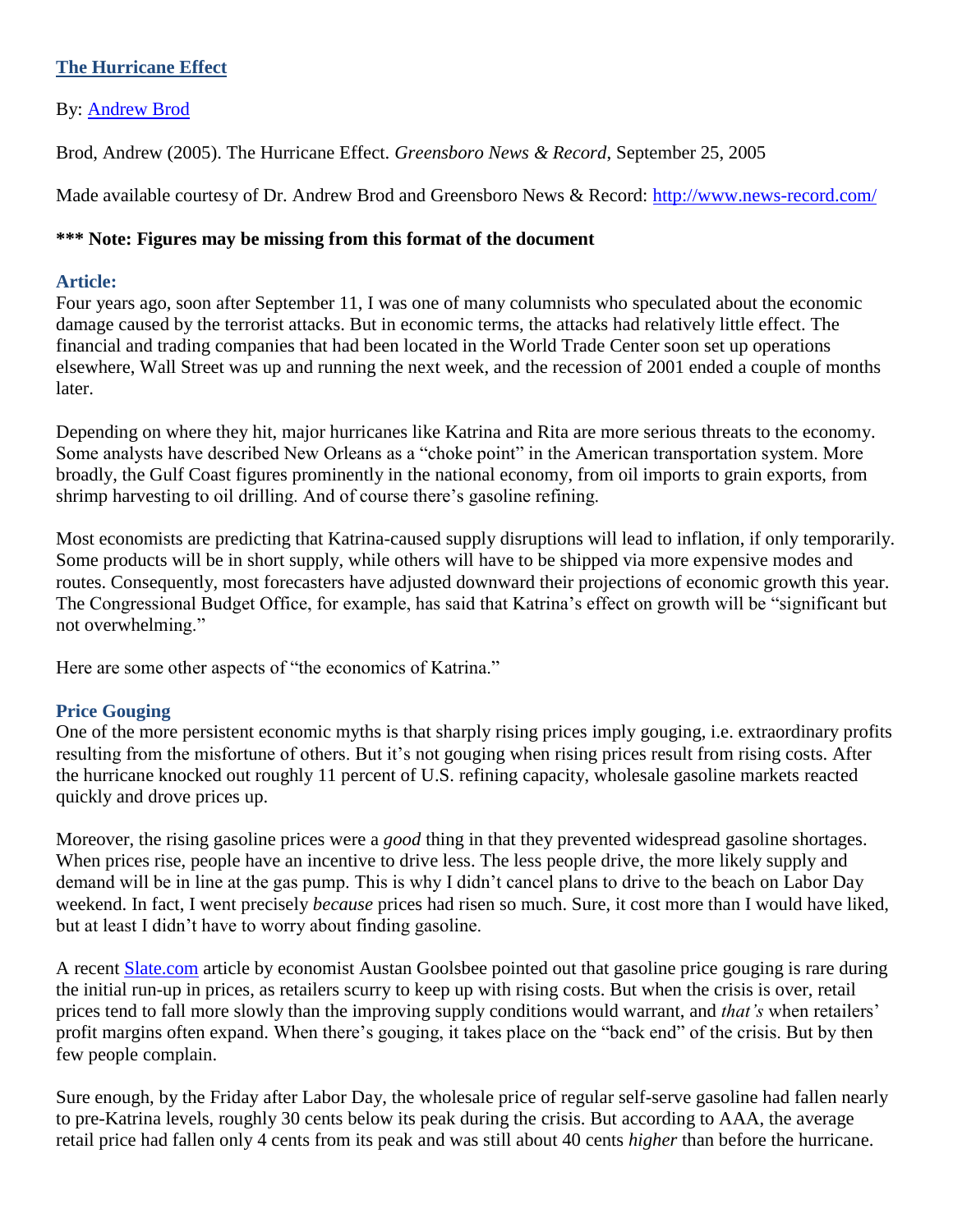In Greensboro, retail prices fell more than the national average but remained well above the pre-Katrina level. According to [GreensboroGasPrices.com,](http://greensborogasprices.com/) by the Friday after Labor Day the average price in the area had fallen below \$3, nearly 30 cents below the peak. But that was still nearly 50 cents higher than before Katrina.

## **Market Psychology**

The temporarily high gasoline prices prevented widespread gasoline shortages. That's a fact. But they didn't prevent widespread *fear* of shortages. Instead of partying like it was 1999, we freaked out like it was 1973.

Since federal restrictions on oil prices were lifted in 1981, fuel prices have been free to spike upward in the wake of dramatic world events. One of those times was in 1990, after Saddam Hussein's invasion of Kuwait. Thanks to the demand-curtailing effects of rising prices, there were no widespread shortages or gas lines during any of these episodes. Oil markets in the U.S. have changed dramatically since the 1970s, but for some reason the gas-shortage mentality is still with us.

#### **The Reconstruction Fallacy**

Whenever a disaster hits and causes great damage, some analysts claim that recovery efforts will be good for the economy because they'll spur employment and activity in the construction industry. The second part is true, because of course there will be a lot of rebuilding in the Gulf region.

But as a rule, the part about this being good for the economy is silly. If not for disasters, funds devoted to reconstruction could be used for other purposes. Instead, disasters force society to use those funds for reconstruction. The elimination of options is almost never a good thing.

If hurricanes are so darned beneficial, why merely hope that Mother Nature will bless us with them? If reconstruction is so good for the economy, then our task is obvious: we should demolish our own buildings periodically. I'll let you go first.

The reconstruction fallacy persists because of how we measure our economy. When reconstruction takes place, it adds to Gross Domestic Product. But GDP does a bad job of measuring the lost value of the housing stock that was destroyed in the disaster. So even if the Katrina disaster's effect on GDP is mitigated by all the reconstruction, there's no getting away from the reality that its overall effect will be decidedly negative.

There is one sense, however, in which Katrina might be a little different. There is substantial slack on the employment side of the economy, which is still feeling a hangover from the 2001 recession. While not a great idea in general, public-works projects can make sense in special situations like this. Post-Katrina rebuilding could serve as a kind of public-works program, a spur to the hiring side of the economy. Katrina was an economic disaster, but perhaps we can make the best of a bad situation.

## **Gambling vs. Insurance**

Failing to buy health insurance means you're making a bet that you won't get seriously ill and incur large medical bills. This is the kind of bet made by governments at all levels when they failed to prepare for a category-4 hurricane in or near New Orleans. Levees could have been strengthened, salt marshes replenished, etc., but those efforts weren't made.

Of course it's easy now, after the fact, to condemn those bets. And it's possible that domestic politics and our adventures in Iraq played some role. But whether the bets were wise or unwise, it would have been good if we'd built up some sort of reserve in case disaster did strike. After all, if you don't buy health insurance, it makes sense to keep some savings on hand in case of a medical disaster.

Unfortunately, the federal government has been doing the opposite. Before Katrina, the Congressional Budget Office predicted that the budget deficit for 2005 would be about \$330 billion. That's \$80 billion less than the all-time high (in dollar terms) set last year, but it's still really big. And now the government's relief efforts will